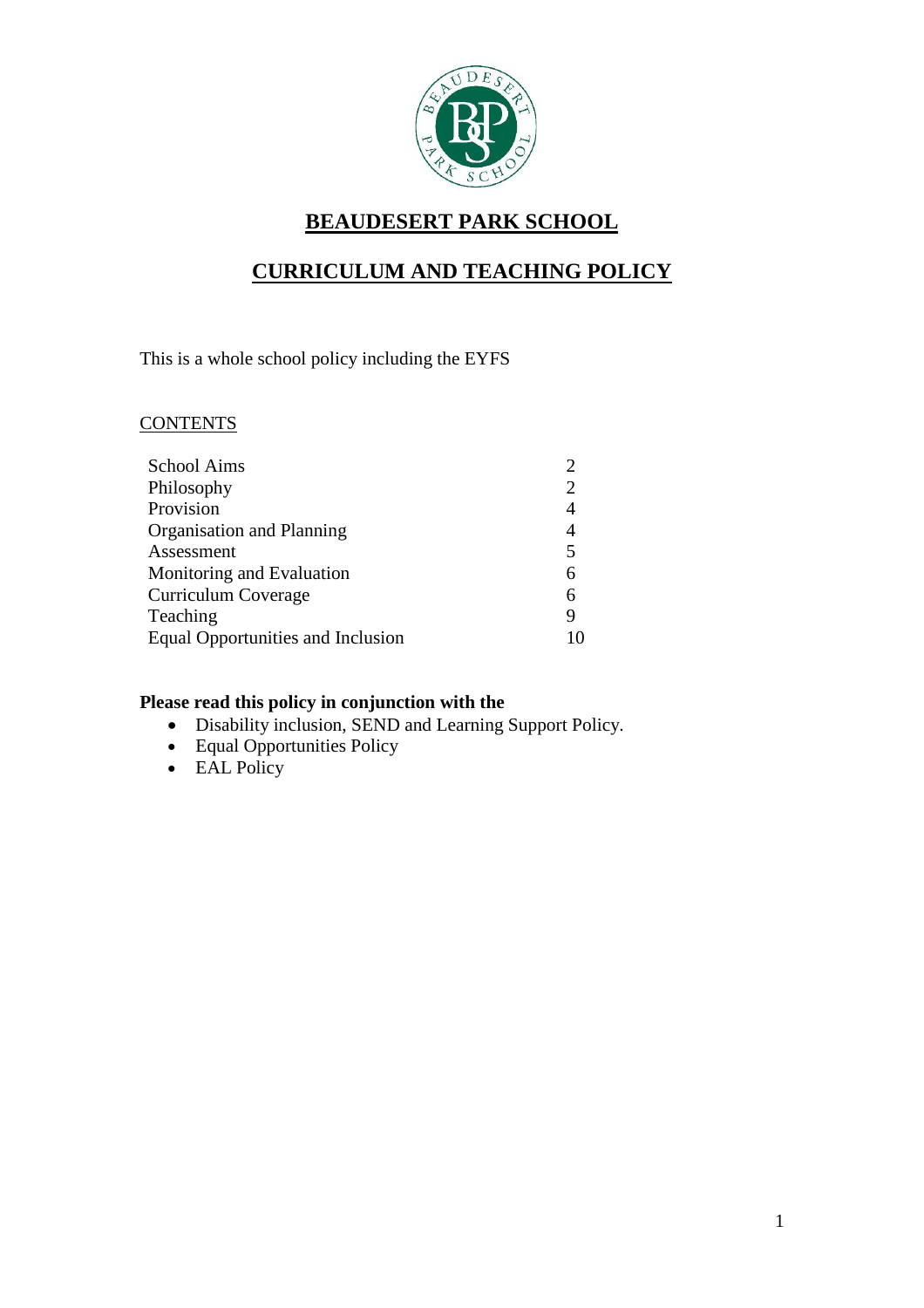# **SCHOOL AIMS**

Beaudesert aims to provide a friendly, purposeful and academically aspirational environment, in which all members of the school are actively encouraged to meet their potential. Our school aims provide an overall framework and rationale for our curriculum and teaching.

# **PHILOSOPHY**

- To create high standards of learning experiences for all children, providing access to a broad, balanced curriculum
- To create a lively and stimulating environment where all types of learners can flourish
- To maximise progress, lead pupils successfully to the next stage of their learning and prepare them for the opportunities, responsibilities and experiences of adult life
- To create a caring, secure environment so that all members of the school feel a sense of worth
- To respect fundamental British values, mutual respect and tolerance of those with different faiths and beliefs.
- To develop a care for the wider environment
- To create a partnership with parents
- To engender a collaborative and forward thinking approach to teaching and learning in our staff

The curriculum encompasses all National Curriculum subjects and is significantly broadened and enriched with diversity and variety at each stage of learning. All children are prepared for the ISEB 13+ Common Entrance exams, or scholarship exams. We also prepare children for other entrance tests, such as the ISEB Pre-test and 11+, as required by senior schools.

The academic side of Beaudesert life is balanced by a full programme of sporting, artistic and cultural activities, which are woven into the school week. In this way the curriculum helps children to become well-rounded individuals.

## **Aims**

#### **To enhance self-esteem and the ability to value each child's own worth through a caring, secure environment.**

- To develop an awareness of self and self-confidence
- To develop sensitivity to others
- To develop self-discipline
- To develop self-esteem
- To develop acceptable behaviour
- To develop co-operation

# **To develop the natural curiosity that children exhibit about themselves and their world, and use their curiosity to foster positive attitudes to learning.**

- To develop an enquiring mind
- To be able to make reasoned judgments and choices
- To develop independent thought
- To develop perseverance and self-motivation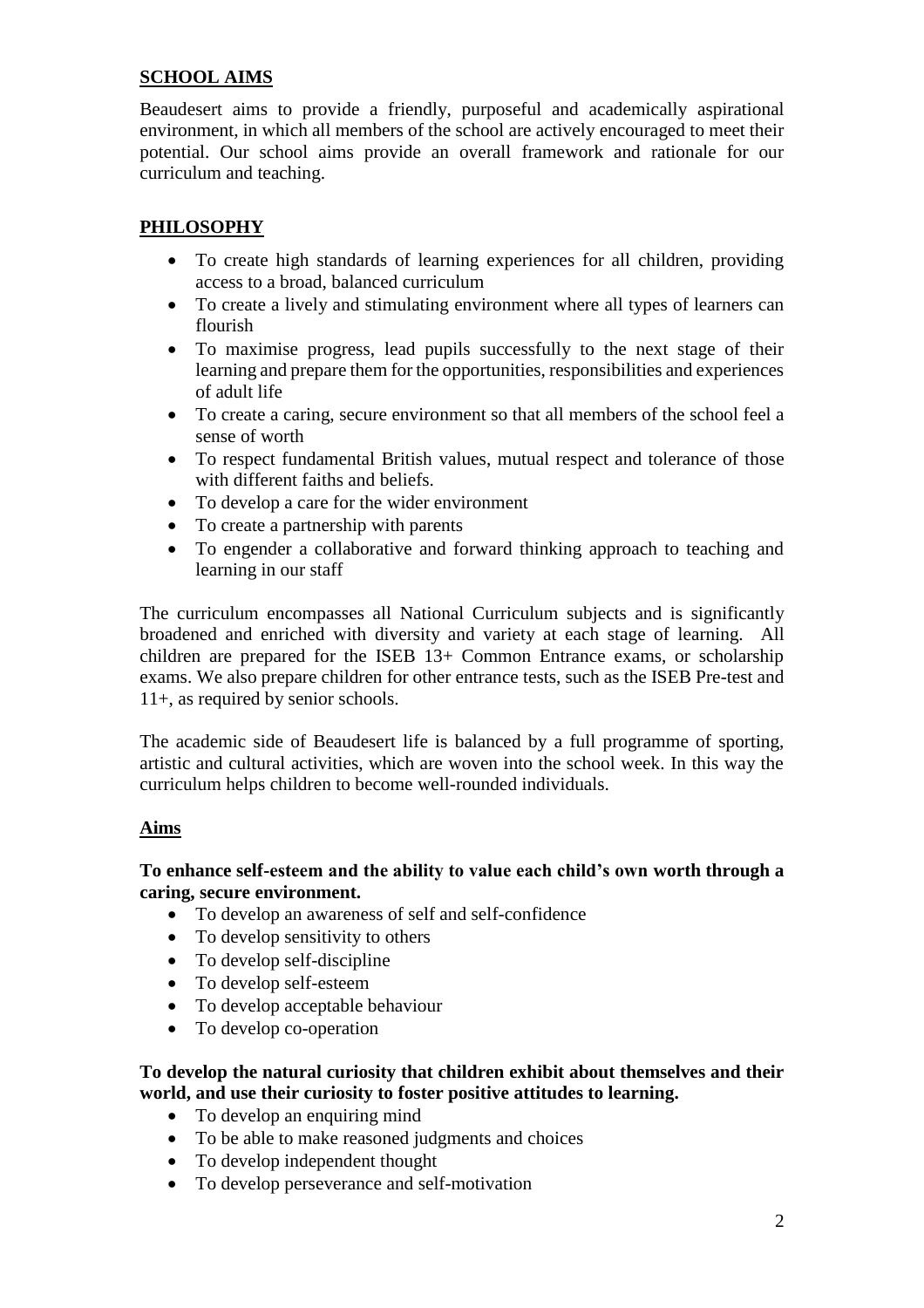- To be able to identify problems, investigate and find solutions
- To encourage creative thinking
- To be able to communicate ideas and information in a variety of ways for different occasions and purpose

## **To develop each individual to his/her potential through offering a wide range of high quality experiences.**

- To develop social awareness, group responsibility and empathy through the social context of learning.
- To enjoy the same experiences regardless of sex, race, colour, or other protected characteristics.
- To be sensitive to the needs of others
- To develop a set of beliefs and values
- To develop confidence to make and hold moral judgements
- To develop respect for differences, including religious and moral values of other religions, races and ways of life

#### **To provide first-hand experiences which enable children to acquire concepts and skills which will help them to understand themselves, their culture and the world in which they live.**

- To develop respect and care for themselves, their immediate and wider environment.
- To develop an understanding and appreciation of the world in which they live

## **To develop children's imagination and creativity by offering a wide range of experiences.**

- To develop the skills to use music, drama and the arts as a means of expression
- To appreciate all aspects of the arts

## **To promote a health-conscious outlook.**

- To understand the importance of health, hygiene and safety
- To involve children in regular exercise

## **To develop positive relationships between home, school and the community.**

- To involve parents in their child's learning
- To develop a partnership between home and school
- To develop a partnership between school and the community
- To involve parents in school life
- To develop links with other schools and education groups

## **To provide a broad, balanced, differentiated curriculum for all children.**

- To provide a variety of differentiated experiences to support the above
- To provide a balance of core and foundation subjects
- To develop policies and schemes of work for all areas of the curriculum
- To provide opportunities for traditional and innovative approaches to learning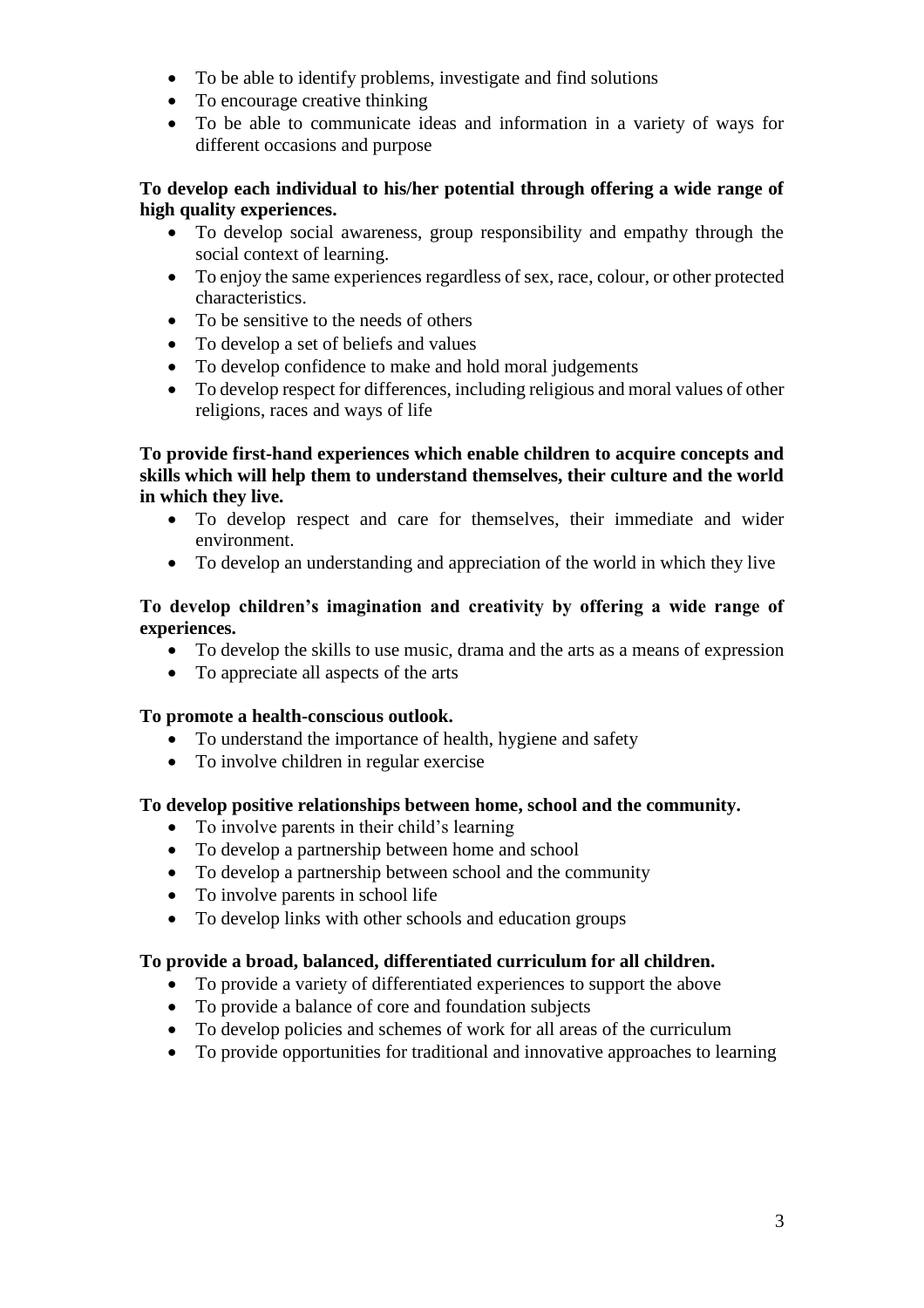# **PROVISION**

The curriculum at Beaudesert provides:

- Full-time supervised education for pupils aged 3 to 13 years of age,
- Pupils experience in linguistic, mathematical, scientific, technological, human and social, physical and aesthetic and creative education;
- Subject matter appropriate for the ages and aptitudes of all pupils, including those with specific learning needs;
- Each curriculum area has a specific scheme of work that identifies the content, skills and knowledge introduced at each stage of learning. Planning takes into account the needs of all pupils, including those with an EHC plan;
- Pupils the opportunity to acquire skills in speaking and listening, literacy, numeracy and ICT;
- Personal, social and health education that reflects the school's aims and ethos, and encourages respect for other people, paying particular regard to the protected characteristics set out in the Equality Act 2010;
- All pupils with the opportunity to learn and make progress;
- Adequate preparation of pupils for the opportunities, responsibilities and experiences of their senior schools and of later life;
- Continuity between each phase of learning in order to ensure a smooth transition for pupils both within the school and beyond;
- Strong links with a wide range of senior independent and maintained schools, both locally and nationally;
- Careers guidance for our secondary age pupils, presented in an impartial manner enabling pupils to make informed choices to fulfil their potential;
- A broad programme of activities appropriate to our pupils' needs;
- Preparation of pupils, at levels appropriate to their ages, to contribute to society as responsible citizens. To be prepared for the opportunities, responsibilities and experiences of life in Britain;
- An understanding of e-safety to provide an awareness of the dangers of the internet, radicalisation, grooming and of sexual abuse.

# **ORGANISATION AND PLANNING**

We plan our curriculum in three phases of planning. We agree a long-term plan for each key stage or year group. This indicates what topics and skills are to be taught in each term, and to which groups of children. We review this long-term plan on an annual basis. The Pre prep also follow a two-year rolling programme for topic work.

Through our medium-term plans or schemes of work, we give clear guidance on the objectives and teaching strategies for each topic/subject.

Our short-term plans are those that our teachers write on a weekly basis. We use these to set out the learning objectives for each session in response to pupils' needs, and to identify what resources and activities we are going to use in the lesson, and includes differentiation.

In the Early Years Foundation Stage our plans reflect Development Matters and Early Learning Goals so that the pupils are prepared for progression into the Key Stage One curriculum.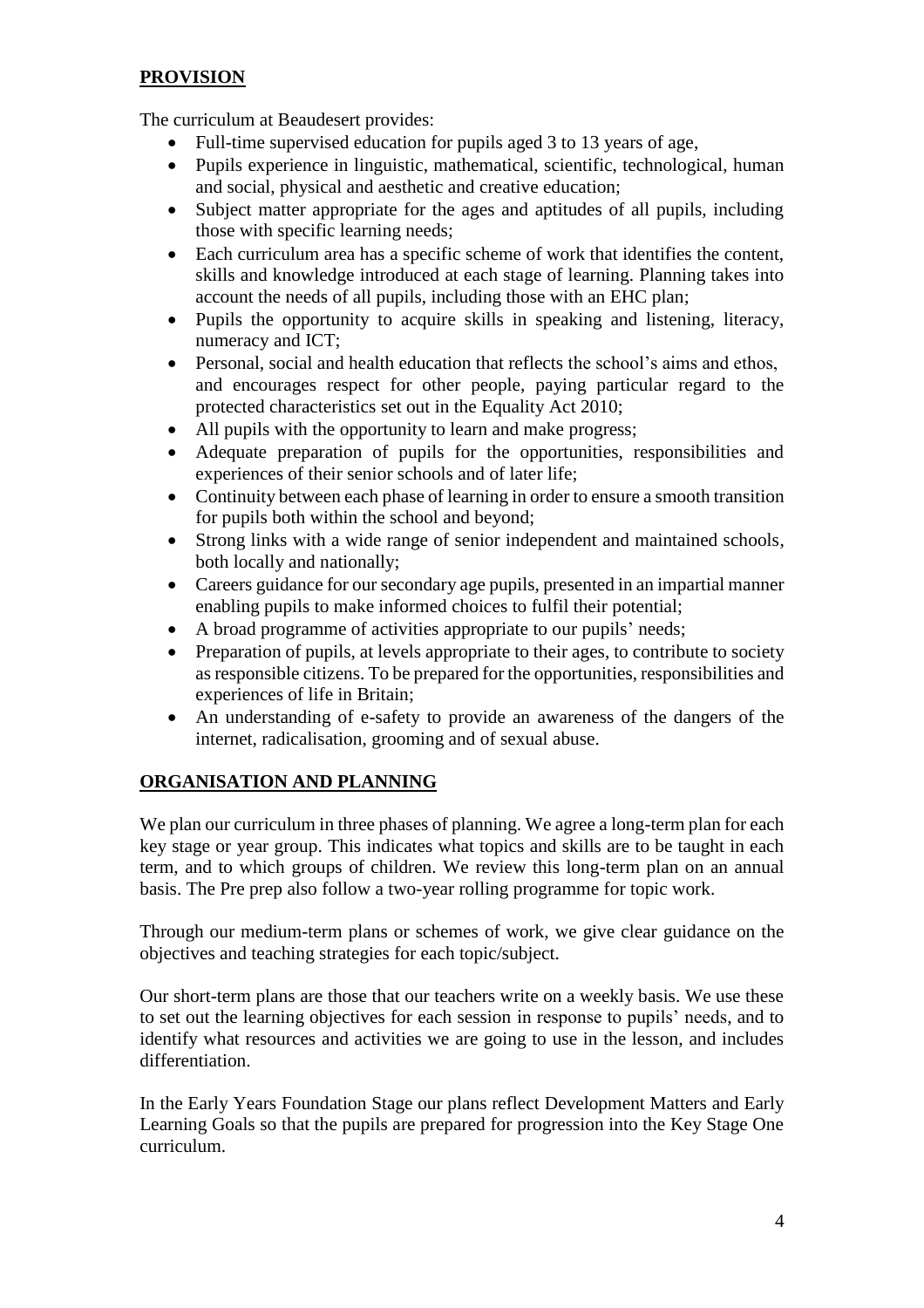The Head of Pre-prep and Heads of Department are responsible for overseeing planning in their subject. Medium and long-term plans are updated and published on the shared drive each term. In addition, termly overviews for each subject are uploaded onto our learning platform, Firefly, and can be accessed by parents and pupils.

# **ASSESSMENT**

# **EYFS**

Children in the EYFS are assessed in different ways:

- Through daily observations
- Regularly updating and tracking progress through the Foundation Stage Profile. We use Tapestry, an online Learning Journey.
- Ongoing assessments and reports

We conduct our own baseline assessment for children entering Nursery and use CEM Baseline Assessment as children enter and exit Reception. This enables staff to meet the children's needs and to scaffold their learning appropriately. Children's progress is constantly monitored as they progress through the EYFS and at the end of Reception year final judgments are made on the child's progress using the Foundation Stage Profile and CEM results. This information is shared with parents and the Year 1 staff.

# **Key Stage 1**

Children in KS1 are assessed in different ways:

- Termly summative Salford Reading Tests and Levelled Writing
- Termly summative White Rose Maths assessments
- Annual summative tests in Maths and English (GL PTE and PTM)
- Formative assessments through Phonics International and White Rose Maths on an ongoing basis

As children enter Year 1, teachers make use of the information from Tapestry for our rising Reception children, and request EYFS Profile information for incoming students, to build a picture of the child on entry. As children exit Year 2, teachers pass on assessment and pastoral information to Year 3 teachers to aid continuity of learning.

## **Key Stage 2 and 3**

We use a variety of assessment methods both formative and summative:

## **Standardised Scores**

All children in Year 4 to 8 sit GL Assessment Cognitive Ability Tests (CAT 4) in the Autumn Term. These are used to track raw academic ability with performance across the curriculum.

All children in Years 3 to 8 sit the GL Progress Test in Maths (PTM) and English (PTE) in May and New Group Reading Test (NGRT) in June.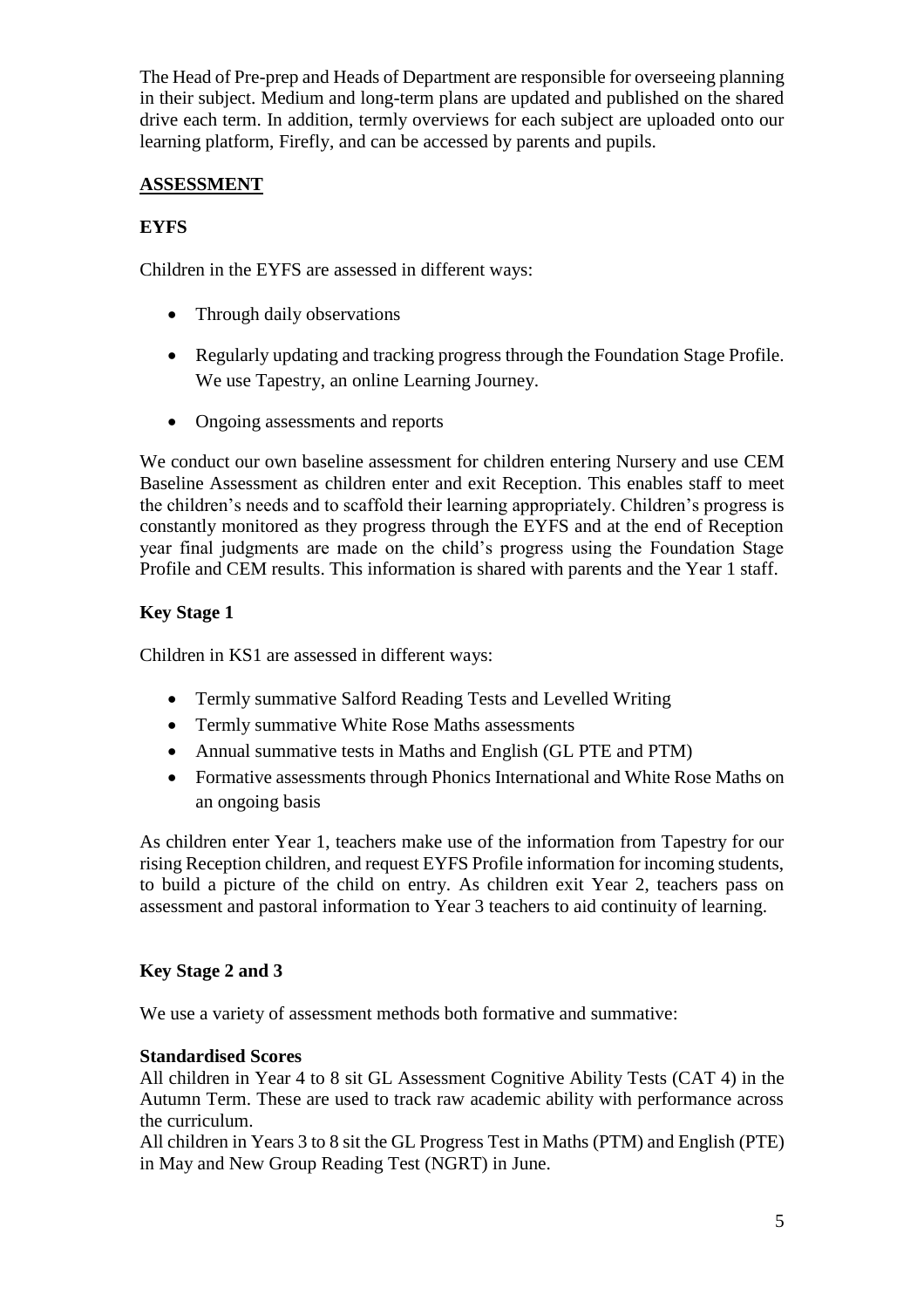In addition, the children are assessed continually across the curriculum:

For English, creative writing and reading comprehension are assessed each term. Spelling is monitored via Spellzone and Parallel spelling tests. Maths use White Rose Assessments and internal school tests (BEAM). Other examinable subjects use module/topic tests to monitor progress.

#### **Examinations**

November: School examinations for Year 8. In-class assessments/module tests for Years 5-7

February/ March: Year 8 Mock CE examinations and Year 7 Spring examinations. May/June: School examinations and assessments for Years 5-8.

There are regular meetings to discuss pupil progress. Children are tracked across the year group and information gained is discussed at staff meetings. If there are trends spotted within a year group, targets are added to the Development Plan.

Feedback is given to parents at meetings or on written reports at least twice a term. Effort grades and attainment grades (examinable subjects) are also included in reports.

## **MONITORING AND EVALUATION**

Annual evaluation of the content of the schemes of work is led by the Head of Pre-prep and Heads of Department following end of year assessments. This involves reviewing the coverage of the topics we have chosen. For EYFS, monitoring takes place through detailed external and internal moderation meetings.

Monitoring for all year groups takes place through book scrutiny; lesson observations; peer observations; learning walks and staff appraisals (Personal Development Review).

## **CURRICULUM**

#### **EYFS**

The curriculum that we teach in the Nursery and Reception classes includes the requirements set out in the revised Early Years Foundation Stage framework, Development Matters, and the guidance produced in 2021. Our curriculum planning takes account of the 17 Early Learning Goals, and development in children's skills and experiences.

Our school fully supports the principle that young children learn through play, and by engaging in well-planned and structured activities. Teaching in the Reception class builds on the experiences of the children in their pre-school learning. We do all we can to build positive partnerships with the various nurseries and other pre-school providers in the area.

Each term in the Nursery and Reception classes, the teacher will assess the skills development of each child, and record this using Tapestry. This assessment forms an important part of the future curriculum planning for each child. The teacher also completes the CEM Baseline Assessment within the first 6 weeks of the Autumn Term.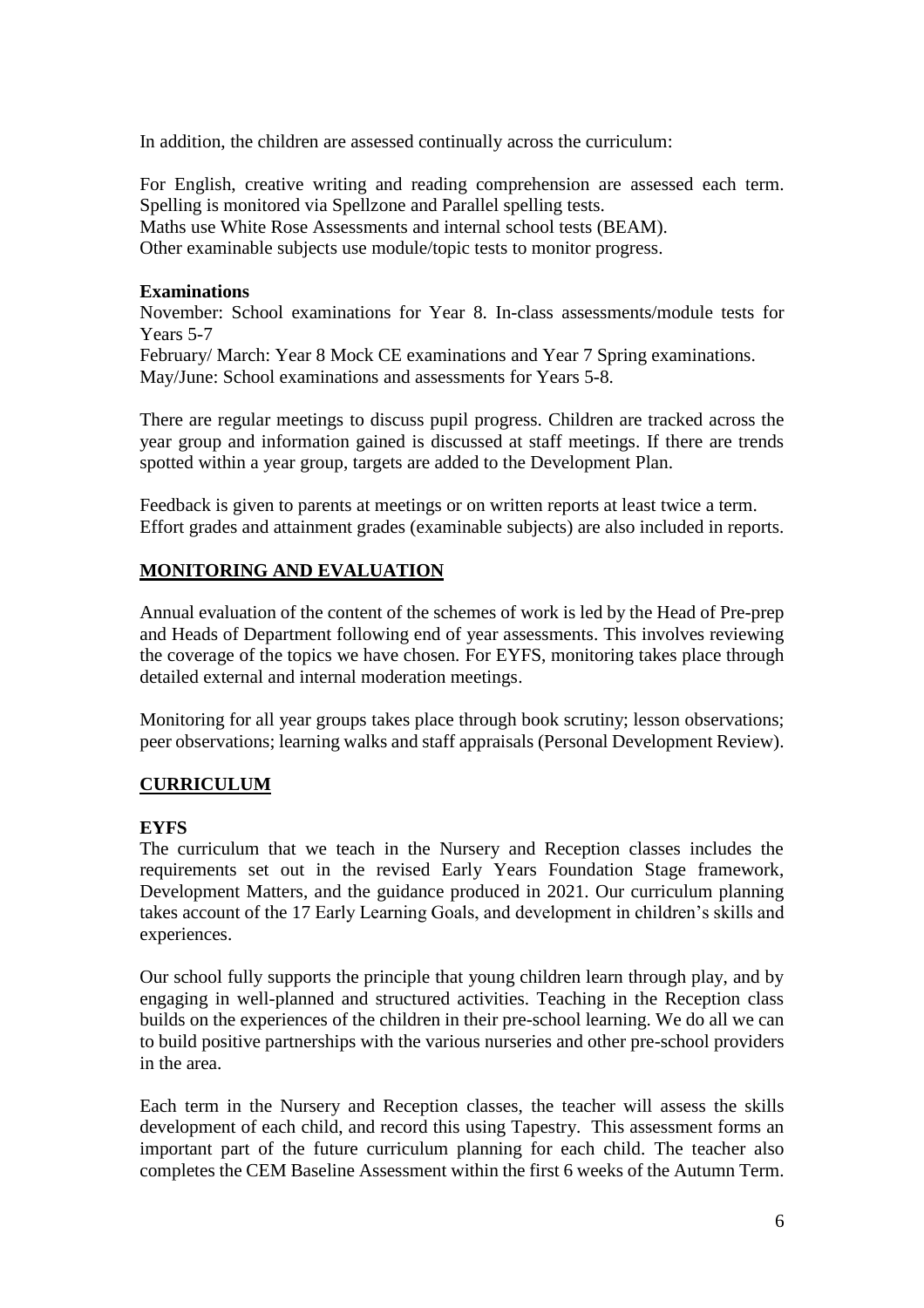We are well aware that all children need the support of both the parents and the teachers to make good progress in school. We strive to build positive links with the parents of each child, by keeping them informed about how the children are being taught, and how well each child is progressing.

The Prime areas of learning are:

- Communication and language development
- Physical Development
- Personal, social and emotional development

The Specific areas of learning are:

- Literacy
- Mathematics
- Understanding of the world
- Expressive arts and design

All areas of learning are of equal importance, inter-connected and supported by the provision of a wide range of educational programmes. The development of each child is recorded through the ongoing observation of their progress, and the completion and monitoring of achievements on assessment scales, which provide an accurate and detailed insight into the progress made by the individual. The observations made of each child occur in a variety of environments and learning situations to ensure that an accurate recording of individual attainment is made.

With a comprehensive view of the level of development for each child, our challenging curriculum, based on and exceeding the requirements of the EYFS stage, can be planned to ensure the needs of the individual can be met effectively.

On entry to Reception children undertake a CEM Baseline Assessment in order to ascertain stages of development, strengths and needs. When children have followed an EYFS programme at a different Nursery the records made by practitioners in that setting also provide vital information on individual attainment and requirements.

The results of the EYFS profile are shared with parents and Year 1 teachers receive a copy of the Profile (which is summated on Tapestry) together with a short commentary on each child's skills and abilities.

#### **Years 1 & 2**

The Pre-Prep broadly follows the National Curriculum. There are individual policies and schemes of work for all curriculum subjects:

English **Mathematics** Science Art and Design Computing Design and Technology Geography History Physical Education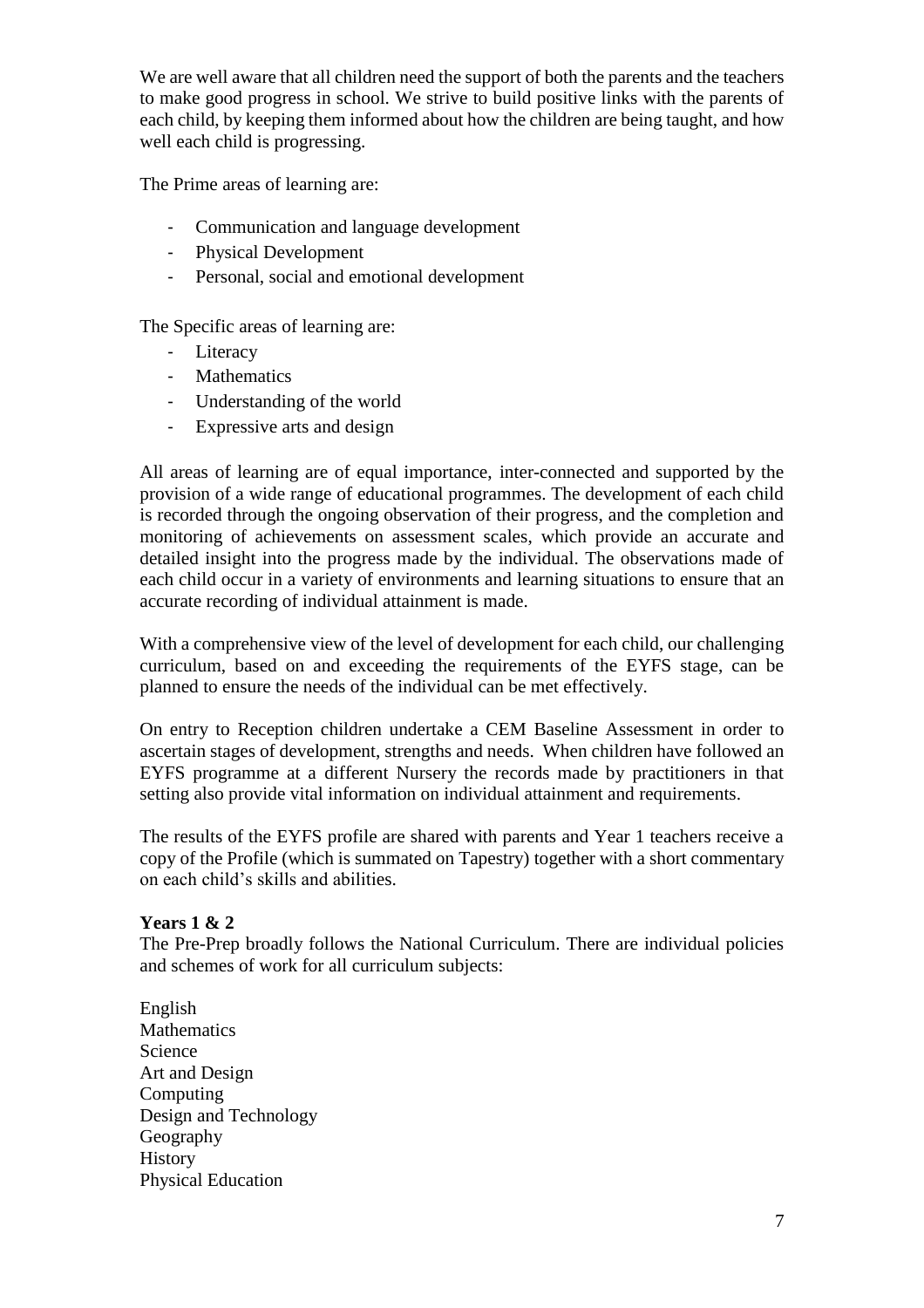Religious Education Personal, Social, Health and Economic Education

Outdoor Learning

 Children have regular opportunities to learn outdoors in the playground, the wider school site, and at Forest School. They take part in various explorations and investigations, such as using the available resources around them and simple tools to make models and pictures.

Extra-Curricular

 Children are offered a range of activities, which either take place at break time or after school.

Teaching is class based with subject specialists for PE, Games, Swimming, Music, French & ICT

Extra support is available for pupils identified as having Special Educational Needs including More Able and talented (MAT) children.

Individual subject policies and curriculum documentation provide specific details on content, setting, teaching strategies etc.

All pupils have access to Learning Support and those with identified needs, including reading and motor co-ordination are supported in class or may be withdrawn for extra help as appropriate, to accommodate full inclusion at a later date. The first term of any Learning Support is provided by the school on a goodwill basis, and where ongoing support is required this will be charged to the families by prior agreement.

# **CURRICULUM IN THE PREP SCHOOL**

Full curriculum details are recorded in long and medium term plans. Lesson allocations for each subject per week are listed below. Lessons are 50 minutes.

**Year 3:** Maths 5, English 5, Science 2, History 1, Geography 1, RE 0.5, PSHCE 0.5, Computing 1, Music 0.5. Carousel: Art/DT, Drama 1, Forest School (rotated on a 3 week programme). Carousel: Dance/Ceramics/Construction (rotated on a 3-week programme). Games 4, Swim/ PE 1.5.

**Year 4**: Maths 5, English 4.5, Science 3, French 2, Humanities 2, Art 1, Computing 1, PE 1.5, DT 1, Music 1, Environmental Studies 0.5,. PSHCE in form time. Games takes place on Monday, Wednesday, Friday. Library lesson 35 minutes per week.

**Year 5:** Maths 4, English 4.5, Science 3, French 2.5, History 1, Geography 1, Art 1, Computing 1, PE 1, DT 1, Music 1, Verbal and Non-Verbal Reasoning 0.5, PSHCE 0.5, RS 0.5, Carousel 1 (Drama/Dance/Ceramics), Environmental Studies 0.5. Games takes place on Monday, Wednesday, Friday and Saturday.

**Year 6:** Maths 4.5, English 4.5, Science 3, French 2.5, , Latin 1.5, History 1.5, Geography 1.5, Art 1, Computing 1, PE 1, DT 1, Music 0.5, PSHCE 0.5, RS 0.5, Performing Arts 0.5. Games takes place on Monday, Wednesday, Friday and Saturday.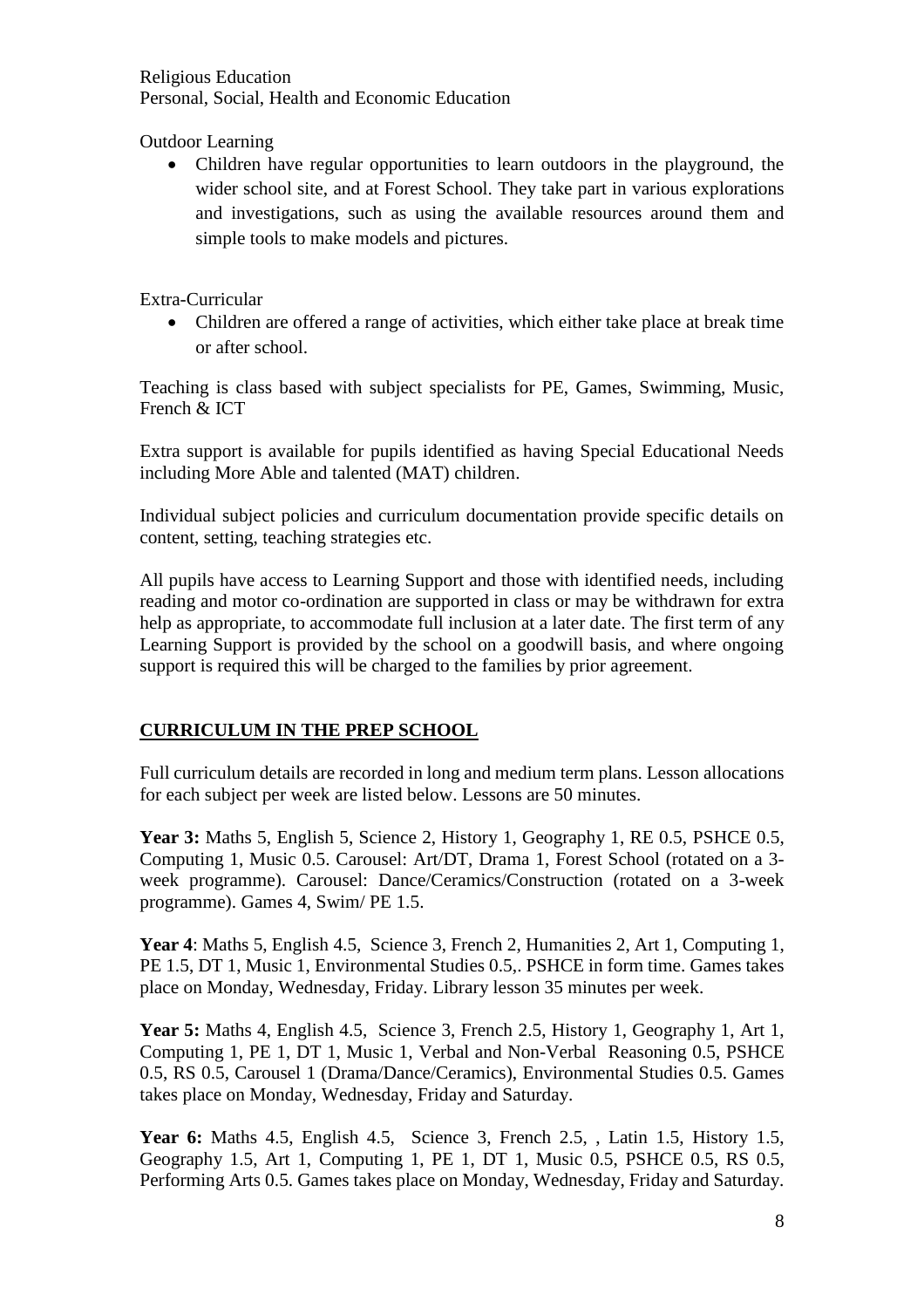**Year 7**: Maths 4, English 4, Science 3.5, French 2.5, Spanish 1, Latin 2, History 1.5, Geography 1.5, Art 1, Computing .0, PE 21 DT 1, Music 0.5, RS 0.5, Performing Arts 0.5. Computing 0.5, PSHCE 0.5. Games takes place on Monday, Wednesday, Friday and Saturday.

Year 8: Maths 4, English 4, Science 3.5, French 3, Latin 2.5 History 1.5, Geography 1.5, Art 1, PE 1, Philosophy and Ethics 0.5, DT 0.5, Computing 0.5, Music 0.5, PSHCE 0.5, Spanish 1. Games takes place on Monday, Wednesday, Friday and Saturday.

All pupils in Years 5 and 6 participate in our Moving On programme once a week. This is a 30-minute lesson every Wednesday to provide the children with interview skills, verbal and non-verbal reasoning practice, Pre-Test familiarisation, team challenges and cultural discussion. The sessions aim to develop teamwork, creative and logical thinking, and develop the skills required for successful entry to senior school and beyond.

**Common Entrance Package (CEP)** We differentiate our curriculum to support pupils who require consolidation in core subjects and to allow them more time to absorb the curriculum and prepare for Common Entrance. These pupils have an extra lesson of English (Maths/Science) instead of studying Latin.

**Pupils applying for scholarships** are prepared for their examinations and assessments within lessons. Where appropriate they will also be supported with subject specific clinics at lunchtime or after school.

# **TEACHING**

#### T**he teaching at the School will adhere to the Teachers' Standards and**

- Enable pupils to acquire new knowledge and make progress according to their ability so that they increase their understanding and develop their skills in the subject taught;
- Foster in pupils the application of intellectual, physical or creative effort, interest in their work, and the ability to think and learn for themselves;
- Encourage an enjoyment of public speaking through declamation competitions, debates and 'pupil assemblies'.
- Involve well-planned lessons, effective teaching methods, suitable activities and wise management of class time;
- Show a good understanding of the aptitudes, needs and prior attainments of the pupils, and ensure these are taken into account in the planning of lessons;
- Demonstrate good knowledge and understanding of the subject matter being taught.
- Encourage pupils to think for themselves and develop the skills to become, more resilient, independent and successful learners.
- Effectively utilise classroom resources of an appropriate quality, quantity and range; interactive whiteboards, visualisers and iPads are in everyday use.
- Be monitored and evaluated regularly to maintain the high quality of planning, delivery and consistency of provision of the curriculum
- Demonstrate that a framework is in place to assess pupils' work regularly and thoroughly and use information from that assessment to track the progress of individual pupils, establish their level of attainment and inform future planning.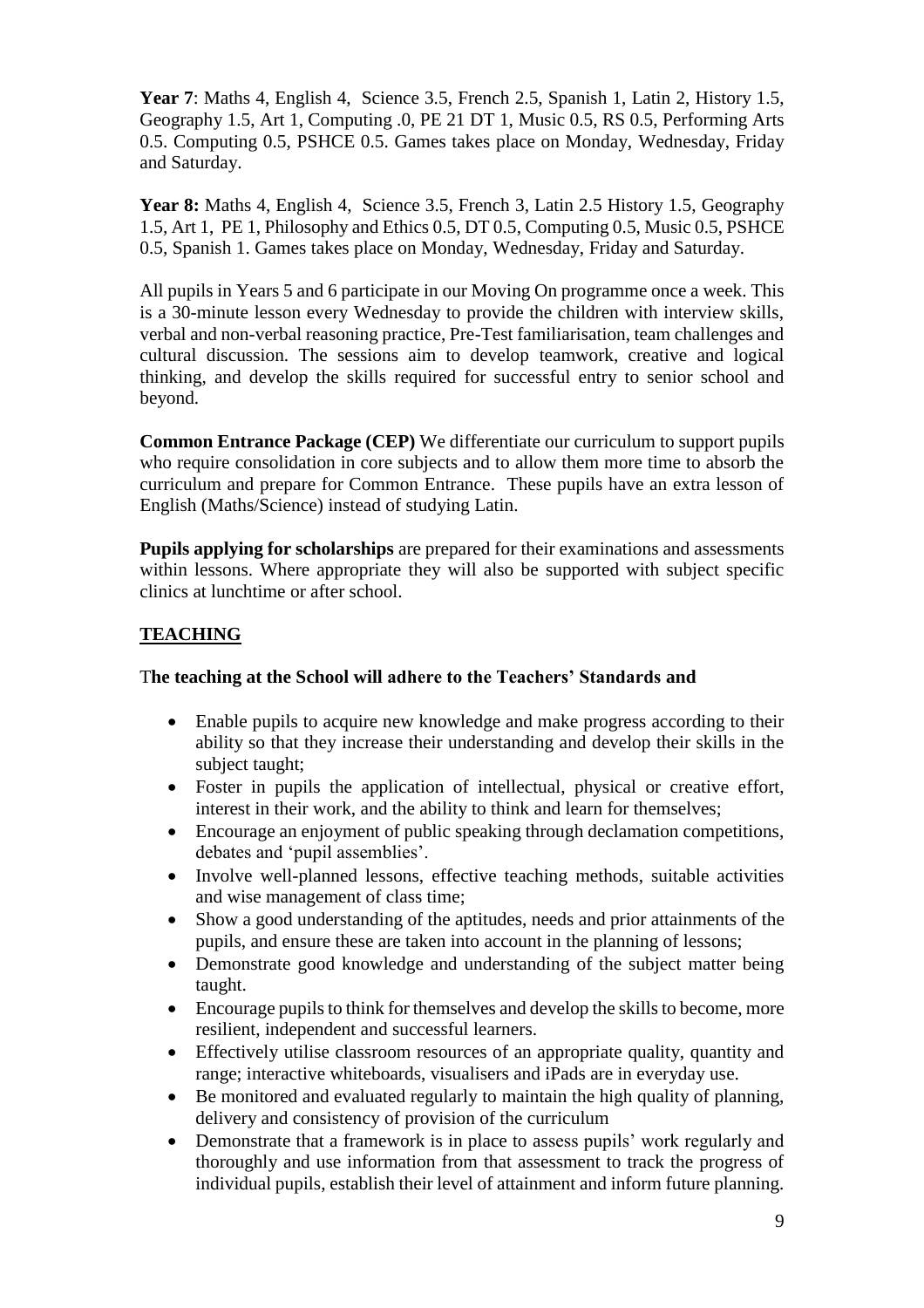- Utilise effective strategies for managing behaviour and encouraging pupils to behave responsibly;
- Does not undermine the fundamental British values of democracy, the rule of law, individual liberty, and mutual respect and tolerance for those with different faiths and beliefs and does not discriminate against pupils contrary to Part 6 of the Equality Act 2010

## **Pupils who are More Able, Gifted or Talented**

Through ongoing classroom observation and assessment, we identify and meet the needs of able and talented children, and we ensure that the needs of such children are met. It is the responsibility of *all* staff to support and develop children who are academically strong or talented in any aspect of the curriculum. Differentiated teaching, a rich variety of extra-curricular activities, scholarship preparation, educational visits and workshops provide plenty of opportunity to challenge and stimulate *all* pupils to reach their potential.

# **EQUAL OPPORTUNITIES AND INCLUSION**

At Beaudesert Park we value diversity. All teaching and non-teaching staff are responsible for ensuring that all pupils have access to the whole curriculum and opportunities to make the greatest possible progress in all areas of the curriculum whilst in our school.

Please read this policy in conjunction with the

- Disability inclusion, SEND and Learning Support Policy.
- Equal Opportunities Policy
- EAL Policy

# COVID-19

- Children will be educated in how to stay healthy during the pandemic, including guidance on personal hygiene routines and social distancing.
- Pupils will continue to enjoy a balanced and broad curriculum of subjects
- All classroom teaching and assessment will follow COVID-19 protocols in line with the School's COVID-19 Risk Assessment.
- Subject curriculum plans will be adapted with the objective that pupils are able to fill the gaps in their learning due to lockdowns.
- Teaching will continue to be adapted to suit the needs and abilities of our children, including SEND, EAL, More Able, Gifted or Talented.

A plan to revert to remote learning is in place should the need arise. We have outlined our response to various scenarios (using the Firefly learning platform) in case of staff or pupil absence due to COVID-19.

This policy can be made available in large print or other accessible format if required.

| H Bradley                         | A Packman               |
|-----------------------------------|-------------------------|
| <b>Assistant Head Academic</b>    | <b>Head of Pre-prep</b> |
| $\bullet \bullet \bullet \bullet$ |                         |

September 2021 September 2021